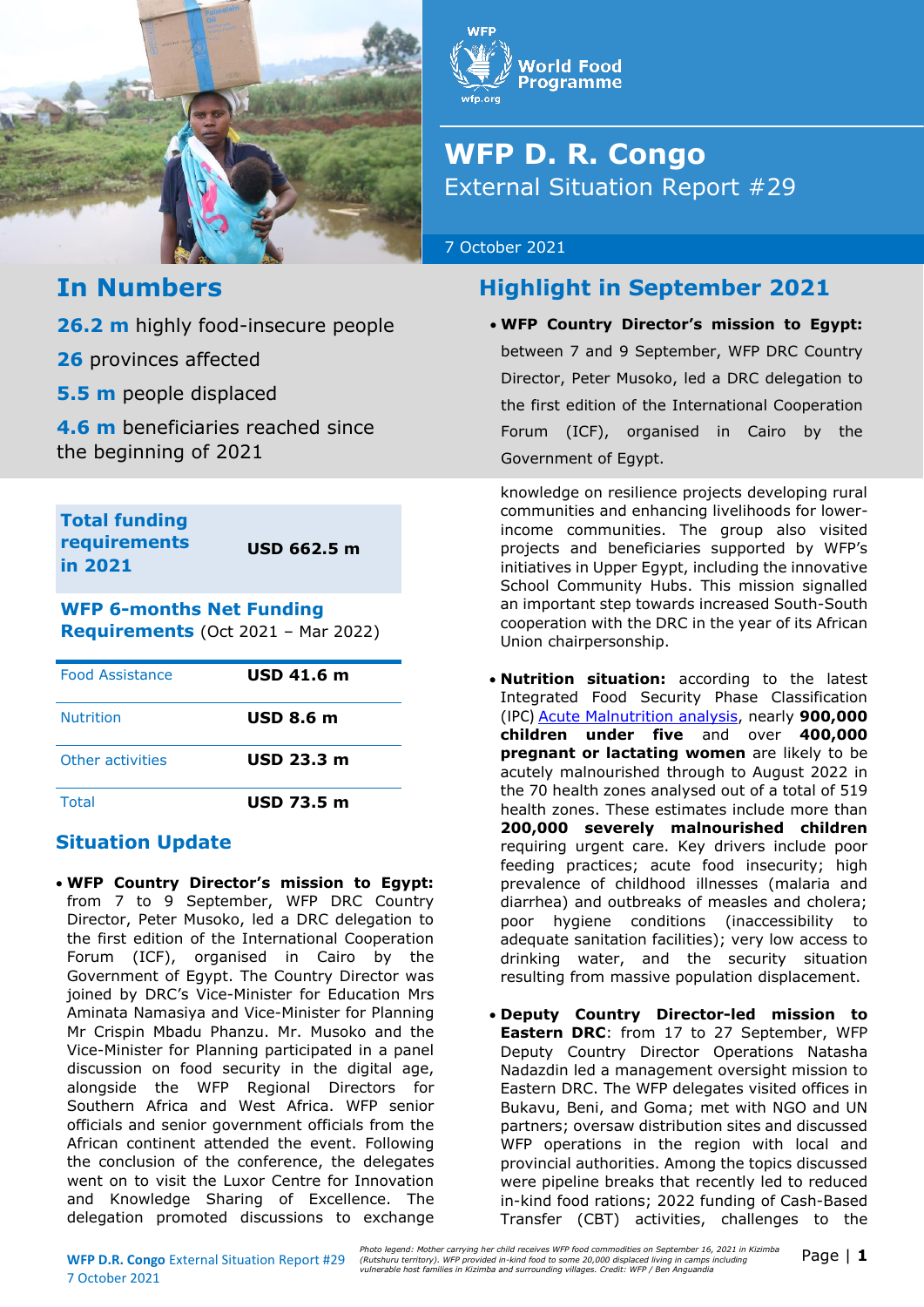implementation of resilience projects and opportunities for collaboration with partners.

• **WFP DRC retreat**: from 14 to 16 September, WFP DRC's Heads of Area Office (HoAO), Heads of Sub Office (HoSO), and Heads of Unit (HoU) from the Country Office participated in a retreat in Kinshasa. The objective was to refine the priorities for WFP DRC's operations until the end of 2021. Participants discussed significant obstacles for the organisation and collaboratively designed solutions. The retreat strictly respected all COVID-19's distancing and prevention regulations.

### **WFP Response**

• Under the Country Strategic Plan 2021-2024, WFP continues with its large-scale assistance, targeting **8.7 million people** with food and nutrition assistance throughout 2021.

## **Food and Nutrition Assistance**

- **Overview:** WFP DRC's distributions in September reached some **1,280,000 beneficiaries** with either cash, in-kind, or nutrition assistance to prevent and treat Moderate Acute Malnutrition (MAM).
- o By the end of September, WFP reached **393,000 people** with CBT. The Bukavu office has postponed its cash distributions planned for September to early October due to verifications and preparations of beneficiary lists.
- o In-kind assistance advanced well, having reached **503,000 individuals** in September.
- o WFP provided **383,000 pregnant and lactating women or children** with nutrition assistance in September. MAM prevention activities in the Kasai were postponed due to supply disruptions in stocks of Specialized Nutritious Foods (SNF).
- **Tanganyika:** in September, WFP's Kalemie office reached **246,000 beneficiaries** across all transfer modalities. It included in-kind distributions in Kalemie, Pweto, Manono and Nyunzu and CBT distributions in Kalemie (direct cash transfers) and Kabalo (Mobile Money Transfers - MMT).
- **Kasai central and Kasai oriental:** the WFP office in Kananga reached **168,000 beneficiaries** in September with either in-kind, CBT, or Nutrition assistance. This included cash assistance in the health zones Bena Leka and Katende in the Kasai central province. In-kind assistance took place in the province of Kasai Central. WFP organised a Nutrition and Supply Chain mission to Kananga and Tshikapa in the province of Kasai oriental to manage operational

changes resulting from various factors, such as rainy season disruptions.

- **Kasai:** in September, WFP's Tshikapa office assisted **55,000 conflict-affected people** with in-kind contributions in the Banga Lubaka health zone. WFP assisted **62,000 vulnerable people** in 11 health areas in the Kakenge health zone with CBT. This was a two-month distribution covering August and September, with transfers expected to continue throughout the first week of October. MAM treatment activities picked up in September, including carry over distributions from August.
- **Ituri:** WFP distributed in-kind food commodities to slightly over **89,000 vulnerable people** in the health zones of Irumu and Gethy health zones in September. **51,000 people** received cash assistance, including refugees in the Meri and Biring camps, internationally displaced peoples in Mahagi territory and Ebola survivors in the Kasenyi site via MMT.
- **North Kivu:** the WFP Goma Office reached an estimated **378,000 people** through in-kind food distributions, CBT, or nutrition activities for MAM treatment and prevention in September. In-kind distributions targeted internally displaced peoples and vulnerable host families living in Masisi, Rutshuru, Lubero and Beni territories. Cash transfers in Beni and Lubero territories reached **145,000 beneficiaries**. Through nutrition prevention and treatment activities combined, WFP assisted **79,000 children and pregnant or lactating women and girls**.
- **South Kivu:** in September, the Bukavu office reached **66,000 people** with in-kind food distributions. These included displaced peoples, returnees and host families in Kalehe and Mwenga territories. WFP responded to the postponement of CBT distributions planned for September with a joint meeting with partners on 30 September to immediately cover gaps by commencing a double distribution in October. **46,000 children aged 6- 59 months and pregnant and lactating women** received MAM treatment assistance, while MAM prevention reached **44,000 beneficiaries**.
- **Resilience**: September marked the start of the implementation of a joint WFP-FAO project in the territories of Luiza and Kananga hinterland. 25 participants from UN agencies, provincial authorities, civil society, the private sector, and national and international NGOs participated in workshops preparing the Integrated Context Analysis and Sectoral Livelihoods Planning to define resilience in the region.
- **Assistance to refugees**: WFP is closely monitoring the arrival of **8,000 Congolese migrants** at the Kamajo border post (Kasai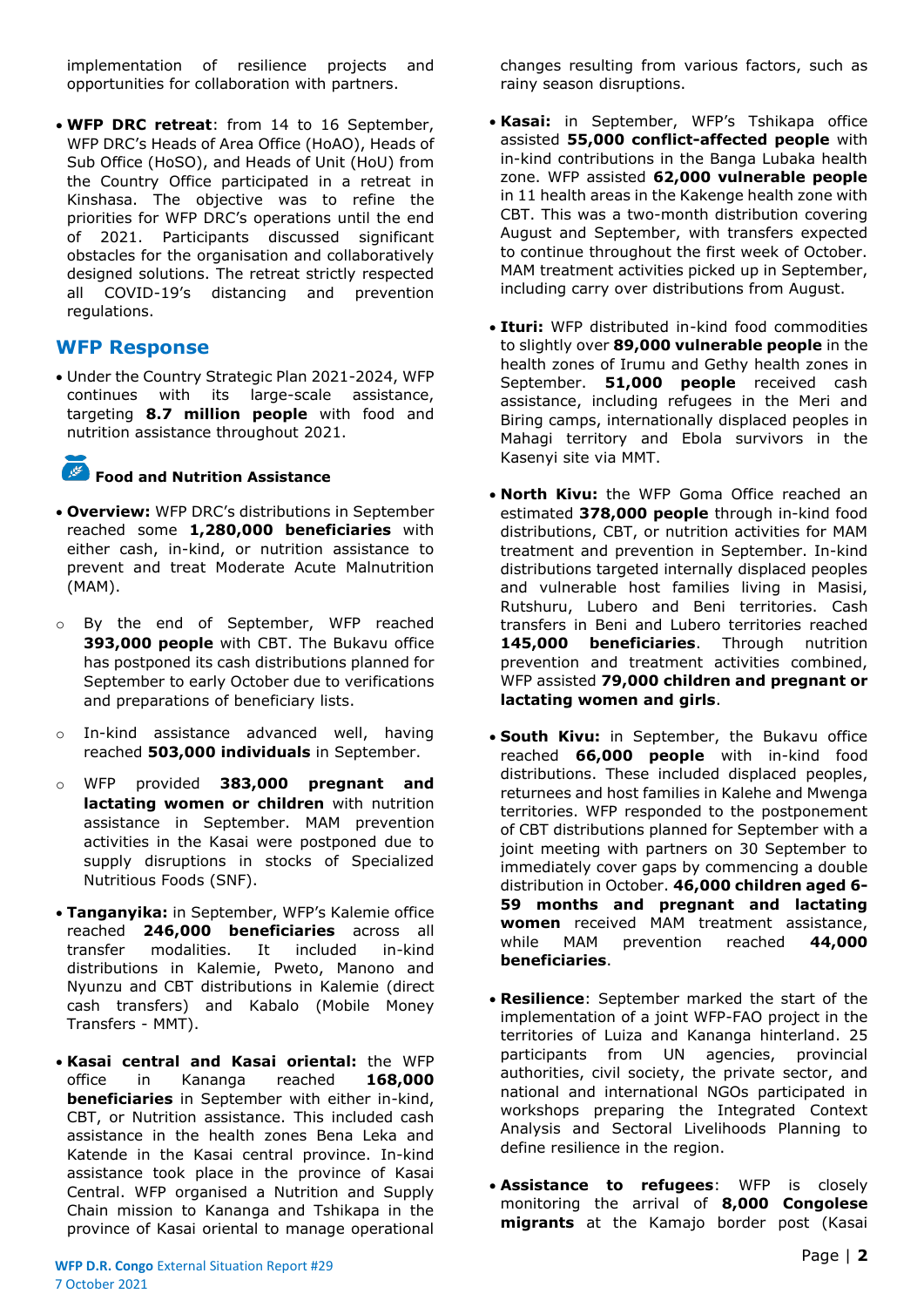province) from Angola since 6 September. In September, WFP completed cash distributions in the territory of Bosobolo (North Ubangi province), which reached **14,000 refugees** from the Central African Republic.

#### **Supply Chain**

- **Local food quality tests**: in early September, WFP met with the Director of *Office Congolais de Contrôle* (OCC), DRC's quality regulatory body, to discuss the new testing protocol applied by WFP for locally procured Maizemeal (MML). WFP's regional bureau for Southern Africa sent a delegation of experts on a Food Safety and Quality (FSQ) mission to Kinshasa, Goma and Bukavu to identify well-equipped and suitable local laboratories that respect WFP's robust global FSQ standards. The experts also trained WFP DRC staff on sampling methodologies.
- **Airlift**: WFP reacted and adapted to pipeline breaks in specialised nutritious food in Kasai region by facilitating the urgent airlift of **180 MT**  of Corn Soya Blend Plus (CSB+) from Kinshasa to Kananga. This should provide sufficient food for MAM treatment in the coming two months.
- **Procurement**: WFP organised the procurement of **2,500 MT** of Global Commodity Management Facility (GCMF) maize grains in Tanzania. WFP arranged to mill, fortify and supply the maize to Bunia in October.

#### **Clusters and Common Services**

#### **Logistics Cluster (LogCluster)**

- **COVID-19**: the LogCluster continues to provide free storage of COVID-19 items in support of the pandemic response in DRC.
- **Information Management/Geographic Information Systems**: updated the [physical](https://logcluster.org/document/rdc-carte-des-contraintes-dacces-territoire-de-fizi-province-du-sud-kivu-21-septembre-2021)  [access constraints map](https://logcluster.org/document/rdc-carte-des-contraintes-dacces-territoire-de-fizi-province-du-sud-kivu-21-septembre-2021) of the axis Salamabila - Kayembe, Malinde - Sebele road, with road hotspots GPS coordinates collected from Bukavu.
- **Updated and shared Information Management/logistics documents**: [DSL form,](https://logcluster.org/document/formulaire-demande-de-service-logistique) [unhas-planning-flights](https://logcluster.org/document/rdc-unhas-planning-des-vols-hebdomadaires-27-septembre-2021) and others.
- **Humanitarian Fund logistics allocation:** the LogCluster continues its mandated responsibility to coordinate the allocation of **USD 3 m** to improve the physical access in the eastern operational humanitarian regions. The LogCluster worked with the DRC Humanitarian Funding team on the proposal feedback for the logistics allocation for partners.

#### **Bilateral Services Provision (BSP)**

- **Air Transportation**: WFP transported a light vehicle/land cruiser from Goma to Mbuji-Mayi on behalf of WHO.
- **Medical and nutritional food delivery**: WFP delivered medical and nutritional food items from WFP warehouses in Kinshasa to third party sites supporting activities carried out by Action Against Hunger (ACF), UNFPA and WHO.

#### **UN Humanitarian Air Service** 本

- **Regular and special flights**: throughout September, UNHAS DRC and ECHO flights managed by WFP/UNHAS transported **5,162 passengers** and **94 tons** of essential light cargo. UNHAS also performed 9 medical evacuations.
- **Tshikapa Airport runway**: on 27 September, UNHAS started the Tshikapa airport runway rehabilitation works. The project, funded by UNHAS itself, will continue for the coming three months. During this period, flights will only operate once a week to Tshikapa (on Fridays).
- **Walikale Airport**: on 30 September UNHAS conducted a recce flight to Walikale Airport (government-owned) to confirm its suitability. A previous assessment found the area unsuitable for operations and recommended some maintenance works to be done. The new assessment found improved conditions and UNHAS resumed flights to Walikale on 1 October.
- **Flight schedule:** a new weekly flight schedule is in operation since 27 September. UNHAS is coordinating with partner organizations operating in the new destinations in Ituri and North Kivu provinces to assist with landing zone security, maintenance, and the nomination of field focal personnel in some locations.
- **Quality Assurance Exercise**: WFP HQ Quality assurance unit conducted an evaluation audit exercise in DRC from 7 to 15 September. This exercise covered all operational aspects from safety and risk management; aviation security; internal controls on booking and user eligibility; documentation, and management operations.
- UNHAS operations face a **shortfall of over USD 8 million** to continue its current services during the first quarter in 2022.

#### **Communications**

• **New story published on displaced people**: an insight story on assistance to displaced people in North Kivu (with USAID support) in [French](https://fr.wfp.org/histoires/du-fufu-et-des-haricots-frits-recits-de-difficultes-et-de-force-desprit-en-republique) and [English.](https://www.wfp.org/stories/fufu-and-fried-beans-tales-hardship-and-fortitude-drc)